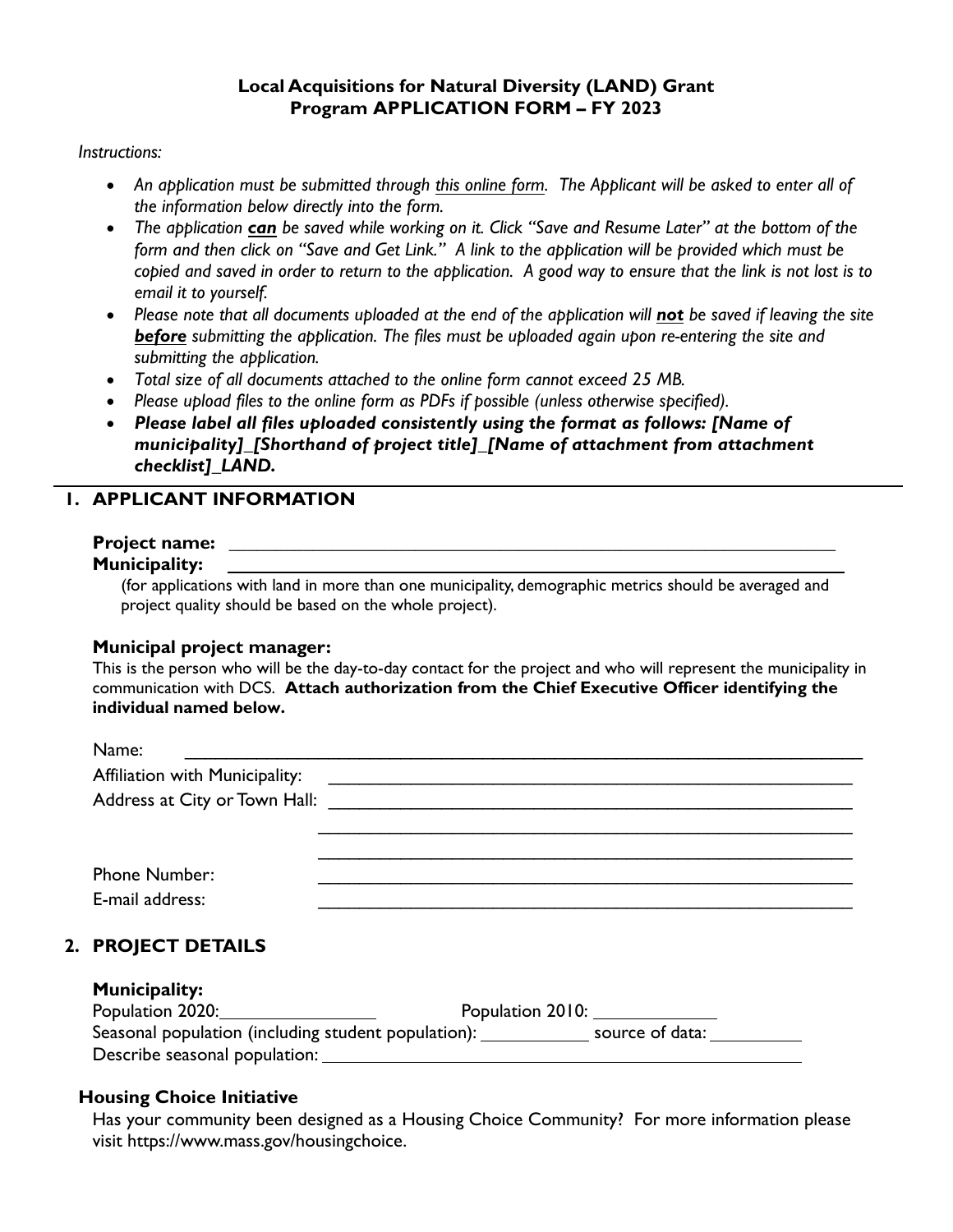|                                                                                                                                                          | $\square$ No |                                                                                 |            |                     |
|----------------------------------------------------------------------------------------------------------------------------------------------------------|--------------|---------------------------------------------------------------------------------|------------|---------------------|
| <b>Property:</b> (Provide this information directly from the appraisal report)<br>Upland Acreage: Vermanual                                              |              |                                                                                 |            |                     |
| Interest municipality will acquire:                                                                                                                      |              | $\Box$ Fee<br>$\square$ Conservation Restriction (CR)<br>$\Box$ Both fee and CR |            |                     |
|                                                                                                                                                          |              |                                                                                 |            |                     |
| Parcel information:<br>County:<br>$\mathcal{L}^{\text{max}}_{\text{max}}$ , and $\mathcal{L}^{\text{max}}_{\text{max}}$                                  |              |                                                                                 |            |                     |
| <b>Access:</b><br>Does property have frontage on a street?<br>If yes, list street(s):                                                                    |              |                                                                                 | $\Box$ Yes | $\Box$ No<br>If no, |
| describe how the public can access the property through adjacent landholdings. Properties that do not have<br>suitable public access will not be funded. |              |                                                                                 |            |                     |
|                                                                                                                                                          |              |                                                                                 |            |                     |
| Past use(s): $\qquad \qquad$                                                                                                                             |              |                                                                                 |            |                     |
|                                                                                                                                                          |              |                                                                                 |            |                     |

## **Enhanced Outreach to Environmental Justice Populations:**

Describe how Environmental Justice populations in your community (or neighboring communities) were able to participate in the project selection. Please include any flyers, mailings, etc. that were distributed to the community and describe here how and where they were distributed.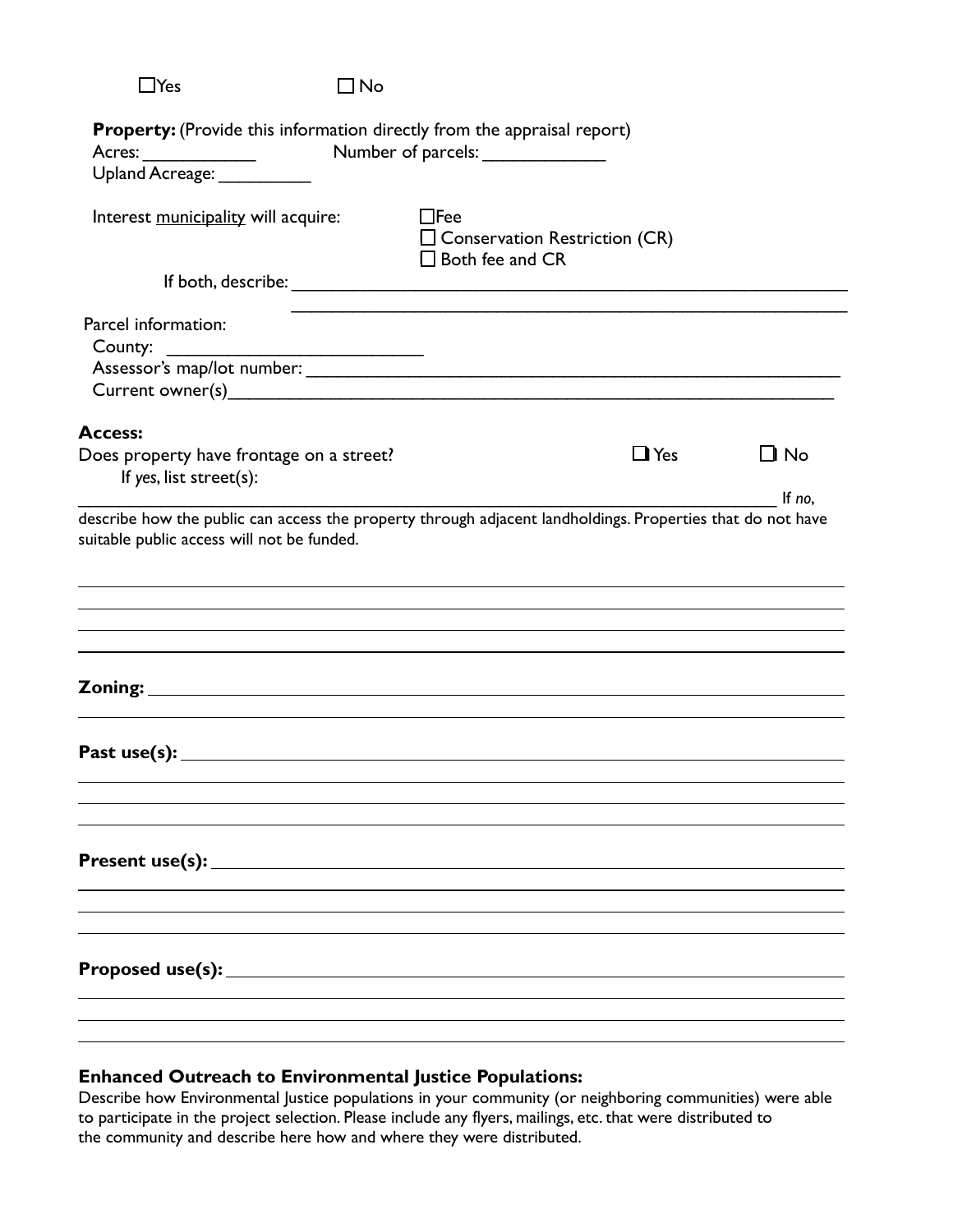| Is the acquisition consistent with any nearby State Priority Development or Preservation<br>Areas as shown on the South Coast Rail Corridor Plan or the 495/MetroWest Development<br>Compact Plan, or any other regional plan? If yes, please name the plan and describe its relevance.                                                                                              |                    | $\Box$ Yes                      | $\square$ No |
|--------------------------------------------------------------------------------------------------------------------------------------------------------------------------------------------------------------------------------------------------------------------------------------------------------------------------------------------------------------------------------------|--------------------|---------------------------------|--------------|
| Are there buildings or structures on the property?<br>If yes, list each and indicate current and planned use. The LAND Grant Program is intended to preserve<br>undeveloped land, not to purchase buildings. Buildings are ineligible for funding. Any buildings proposed to be kept<br>must serve a legitimate conservation, outdoor education, or public passive recreational use. |                    | <b>TYes</b>                     | $\Box$ No    |
| Will this project involve the removal of structures?                                                                                                                                                                                                                                                                                                                                 |                    | $\Box$ Yes                      | $\Box$ No    |
| 3. ACQUISITION AND FUNDING DETAILS<br><b>Appraisal Report #1</b>                                                                                                                                                                                                                                                                                                                     |                    | Appraisal Report #2 (if needed) |              |
| Valuation:                                                                                                                                                                                                                                                                                                                                                                           | Valuation:         | \$                              |              |
| Appraiser:                                                                                                                                                                                                                                                                                                                                                                           | Appraiser:         |                                 |              |
| Valuation<br>Date:                                                                                                                                                                                                                                                                                                                                                                   | Valuation<br>Date: |                                 |              |
| <b>Acquisition details:</b>                                                                                                                                                                                                                                                                                                                                                          |                    |                                 |              |
| <b>Negotiated Sale:</b>                                                                                                                                                                                                                                                                                                                                                              |                    | $\Box$ Yes                      | $\Box$ No    |
| Do you have a Purchase & Sales Agreement or Agreed Price?                                                                                                                                                                                                                                                                                                                            |                    | $\Box$ Yes                      | $\Box$ No    |
| If yes, amount:<br>Is Clear Title available?*                                                                                                                                                                                                                                                                                                                                        | \$                 | $\Box$ Yes                      | ∩ No         |
|                                                                                                                                                                                                                                                                                                                                                                                      |                    | $\Box$ Yes                      | $\square$ No |
| If no, is an eminent domain taking anticipated?                                                                                                                                                                                                                                                                                                                                      |                    |                                 |              |

\*Land lacking clear title will not be reimbursed. If clear title is not available, the applicant may decide to acquire the property by a friendly taking (eminent domain) process to clear the title. It is best to know if there is a potential title problem as soon as possible since this can complicate the acquisition process.

Can this project be completed next Fiscal Year, FY 2024? (July 1, 2023 – June 30, 2024)  $\Box$  Yes, if necessary  $\Box$  Yes, FY 24 Preferred  $\Box$  No

### **Funding request:**

Recipients of LAND grant funding are reimbursed *after* they have expended the total project cost and submitted proof of payment. Only costs incurred during a grant recipient's contract period will be reimbursed. The reimbursement rate is 52-70%, based upon a municipality's Equalized Valuation Per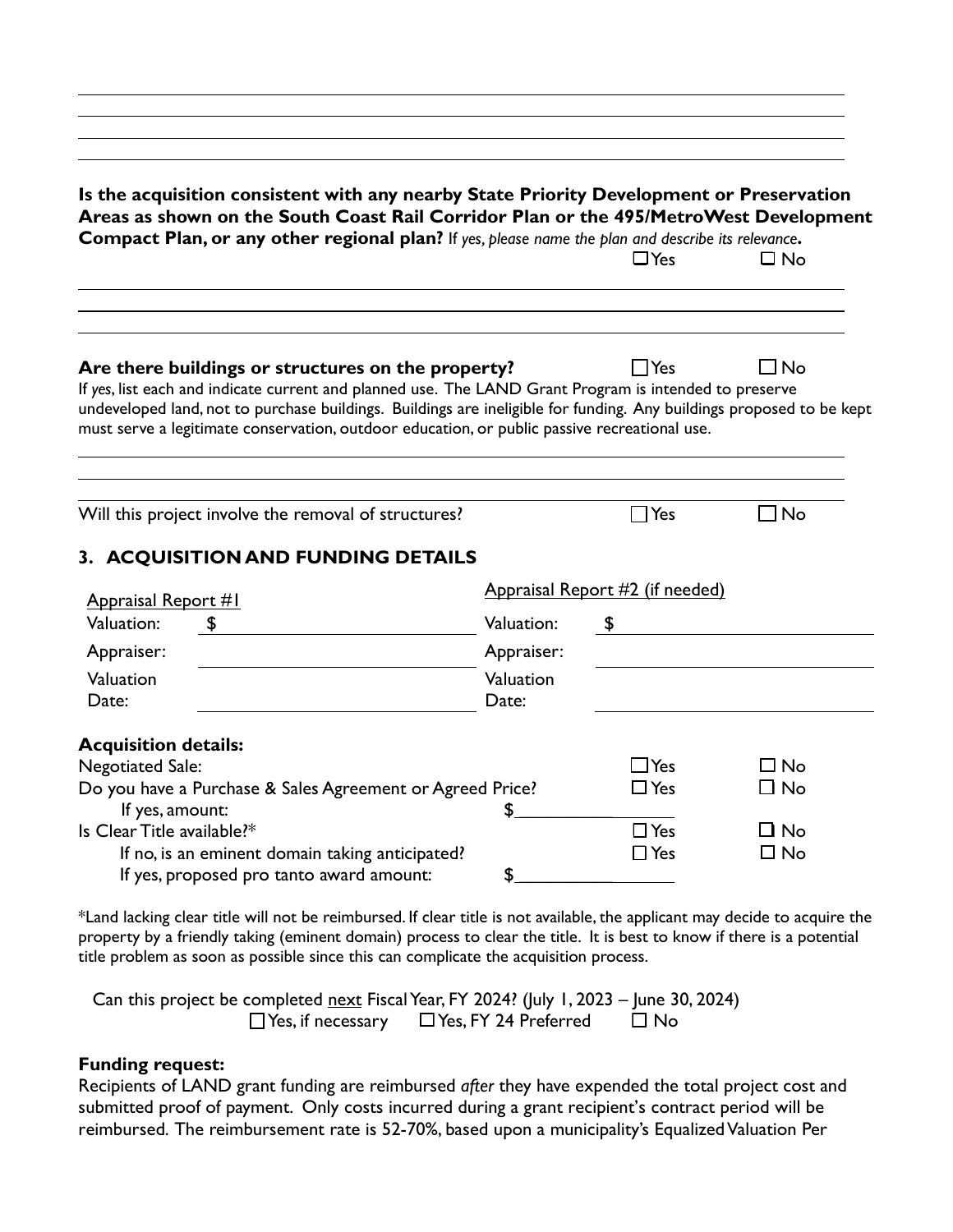Capita. The rate for joint applications will be the average of the municipalities' reimbursement rates. See the DCS website for a list of rates.

List your anticipated expenditures and requested grant amount below.

| %<br>Reimbursement rate:                                                                                                                                                                                                                                                                                                                                                                                                                                                                                                                                                                                                                                                                       |                                                                                                |                            |  |  |
|------------------------------------------------------------------------------------------------------------------------------------------------------------------------------------------------------------------------------------------------------------------------------------------------------------------------------------------------------------------------------------------------------------------------------------------------------------------------------------------------------------------------------------------------------------------------------------------------------------------------------------------------------------------------------------------------|------------------------------------------------------------------------------------------------|----------------------------|--|--|
| <b>Item</b>                                                                                                                                                                                                                                                                                                                                                                                                                                                                                                                                                                                                                                                                                    | Cost                                                                                           | <b>Grant request</b>       |  |  |
| Property acquisition*                                                                                                                                                                                                                                                                                                                                                                                                                                                                                                                                                                                                                                                                          | \$                                                                                             | \$                         |  |  |
| Recording fees                                                                                                                                                                                                                                                                                                                                                                                                                                                                                                                                                                                                                                                                                 | \$                                                                                             | \$                         |  |  |
| Title certification                                                                                                                                                                                                                                                                                                                                                                                                                                                                                                                                                                                                                                                                            | \$                                                                                             | \$                         |  |  |
| Survey                                                                                                                                                                                                                                                                                                                                                                                                                                                                                                                                                                                                                                                                                         | \$                                                                                             | \$                         |  |  |
| <b>Total</b>                                                                                                                                                                                                                                                                                                                                                                                                                                                                                                                                                                                                                                                                                   | \$                                                                                             |                            |  |  |
| *Grant award amount is based upon the appraised value or agreed upon purchase price, whichever is less.<br>$\Box$ Yes<br>$\Box$ No<br>Will funds from the Community Preservation Act (CPA) be used?<br>Will funds from the Cape Cod Land Bank be used?<br>$\Box$ Yes<br>$\Box$ No<br>Use of CPA or Land Bank funds require the conveyance of a permanent Conservation Restriction (CR), within the<br>meaning of Ch. 184, to an eligible non-profit organization.<br>Have you identified an organization willing to hold the CR?<br>If the CR will be co-held between a Conservation Commission and another party, the Conservation<br>Commission must be designated as the primary CR holder. |                                                                                                |                            |  |  |
| Name of organization:                                                                                                                                                                                                                                                                                                                                                                                                                                                                                                                                                                                                                                                                          |                                                                                                | $\square$ No<br>$\Box$ Yes |  |  |
|                                                                                                                                                                                                                                                                                                                                                                                                                                                                                                                                                                                                                                                                                                | Are you using or seeking funds from other sources or partners? Please list:                    |                            |  |  |
|                                                                                                                                                                                                                                                                                                                                                                                                                                                                                                                                                                                                                                                                                                |                                                                                                |                            |  |  |
|                                                                                                                                                                                                                                                                                                                                                                                                                                                                                                                                                                                                                                                                                                | Are you using or seeking funds from the Conservation Land Tax Credit program? Please describe: |                            |  |  |
|                                                                                                                                                                                                                                                                                                                                                                                                                                                                                                                                                                                                                                                                                                |                                                                                                |                            |  |  |
|                                                                                                                                                                                                                                                                                                                                                                                                                                                                                                                                                                                                                                                                                                |                                                                                                |                            |  |  |
|                                                                                                                                                                                                                                                                                                                                                                                                                                                                                                                                                                                                                                                                                                |                                                                                                |                            |  |  |

## **4. PROJECT NARRATIVE**

Please include a 1-2 page narrative that describes the following as applicable:

- The property characteristics including habitat, recreational, historical, educational, forestry or agricultural values.

-The development threat to the property.

-Purpose of acquisition and proposed uses; how acquisition of the property will protect or enhance outdoor recreation opportunities, promote existing forestry or agricultural management, conserve natural resources and open space, or address climate change.

-Plans for property stewardship and demonstrated capacity to achieve stewardship; does the applicant presently manage similar existing properties or have existing stewardship arrangements with partners? -If footpaths, bridges, signage or other infrastructure are proposed for the property, whether local wood will be used.

- How the proposed project enhances other protected open space and/or whether the proposed project will serve as a potential catalyst for the conservation of adjacent acres (provide evidence to support potential conservation of adjacent parcel(s) such as ownership information and outreach to landowner).

- How the project furthers the goals identified in the community Open Space & Recreation Plan;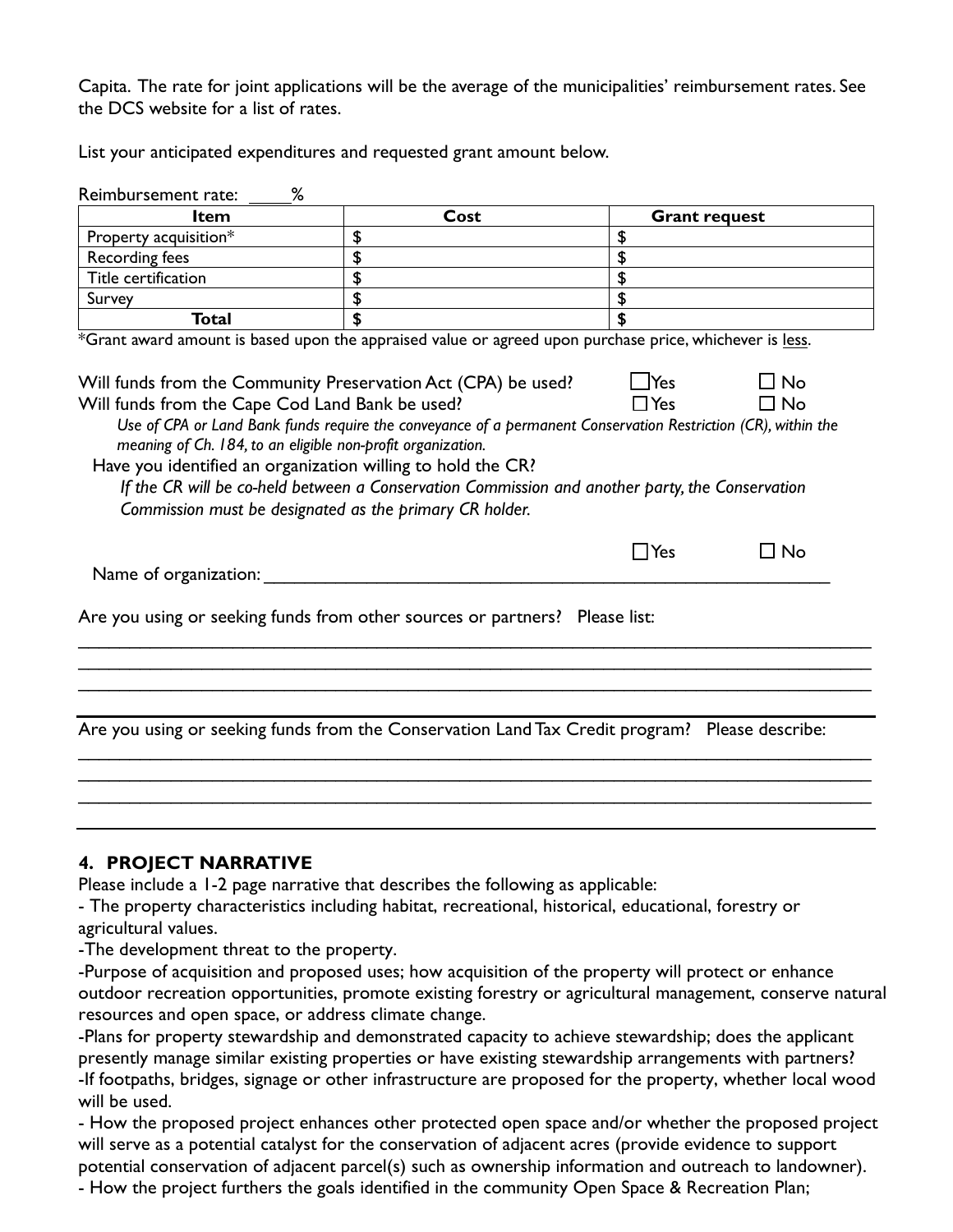Statewide Comprehensive Outdoor Recreation Plan and/or those of the Municipal Vulnerability Preparedness Plan.

- Whether the property provides flood and stormwater risk mitigation, or protection for drinking water supply.

An outline of the project schedule; please address any existing agreements with project partners.

# **5. PROJECT QUALITY**

### **Landscape preservation**

| Landscape preservation                                       | acres |
|--------------------------------------------------------------|-------|
| How much protected conservation land does this project abut? |       |

|  |           | Does protection of this land facilitate or catalyze agreements for the conservation of additional, adjacent |  |  |
|--|-----------|-------------------------------------------------------------------------------------------------------------|--|--|
|  | $\Box$ No |                                                                                                             |  |  |

\_\_\_\_\_\_\_\_\_\_\_\_\_\_\_\_\_\_\_\_\_\_\_\_\_\_\_\_\_\_\_\_\_\_\_\_\_\_\_\_\_\_\_\_\_\_\_\_\_\_\_\_\_\_\_\_\_\_\_\_\_\_\_\_\_\_\_\_\_\_\_\_\_\_\_\_\_ \_\_\_\_\_\_\_\_\_\_\_\_\_\_\_\_\_\_\_\_\_\_\_\_\_\_\_\_\_\_\_\_\_\_\_\_\_\_\_\_\_\_\_\_\_\_\_\_\_\_\_\_\_\_\_\_\_\_\_\_\_\_\_\_\_\_\_\_\_\_\_\_\_\_\_\_\_ \_\_\_\_\_\_\_\_\_\_\_\_\_\_\_\_\_\_\_\_\_\_\_\_\_\_\_\_\_\_\_\_\_\_\_\_\_\_\_\_\_\_\_\_\_\_\_\_\_\_\_\_\_\_\_\_\_\_\_\_\_\_\_\_\_\_\_\_\_\_\_\_\_\_\_\_\_ \_\_\_\_\_\_\_\_\_\_\_\_\_\_\_\_\_\_\_\_\_\_\_\_\_\_\_\_\_\_\_\_\_\_\_\_\_\_\_\_\_\_\_\_\_\_\_\_\_\_\_\_\_\_\_\_\_\_\_\_\_\_\_\_\_\_\_\_\_\_\_\_\_\_\_\_\_ \_\_\_\_\_\_\_\_\_\_\_\_\_\_\_\_\_\_\_\_\_\_\_\_\_\_\_\_\_\_\_\_\_\_\_\_\_\_\_\_\_\_\_\_\_\_\_\_\_\_\_\_\_\_\_\_\_\_\_\_\_\_\_\_\_\_\_\_\_\_\_\_\_\_\_\_\_

Describe how the subject parcel's resource value will be impacted by its potential development.

## **Recreational opportunities:**

# **Municipal Open Space and Recreation Plan (OSRP):**

To apply for this grant, the municipality must have an approved OSRP or have submitted a draft OSRP by the grant application deadline and have completed the public participation process.

List the goals, objectives, or action plan items in your current or draft OSRP this project serves. Attach the relevant pages (not the whole plan).

|                | Goal, objective, or action plan item from current OSRP | Page no. |
|----------------|--------------------------------------------------------|----------|
|                |                                                        |          |
| $\overline{2}$ |                                                        |          |
| 3              |                                                        |          |
| $\overline{4}$ |                                                        |          |
| 5              |                                                        |          |
| 6              |                                                        |          |
| 7              |                                                        |          |

What public recreational opportunities will the project provide?

Clarify in the space below if necessary. (*Recreational opportunities will be verified by DCS staff during the site visit.)*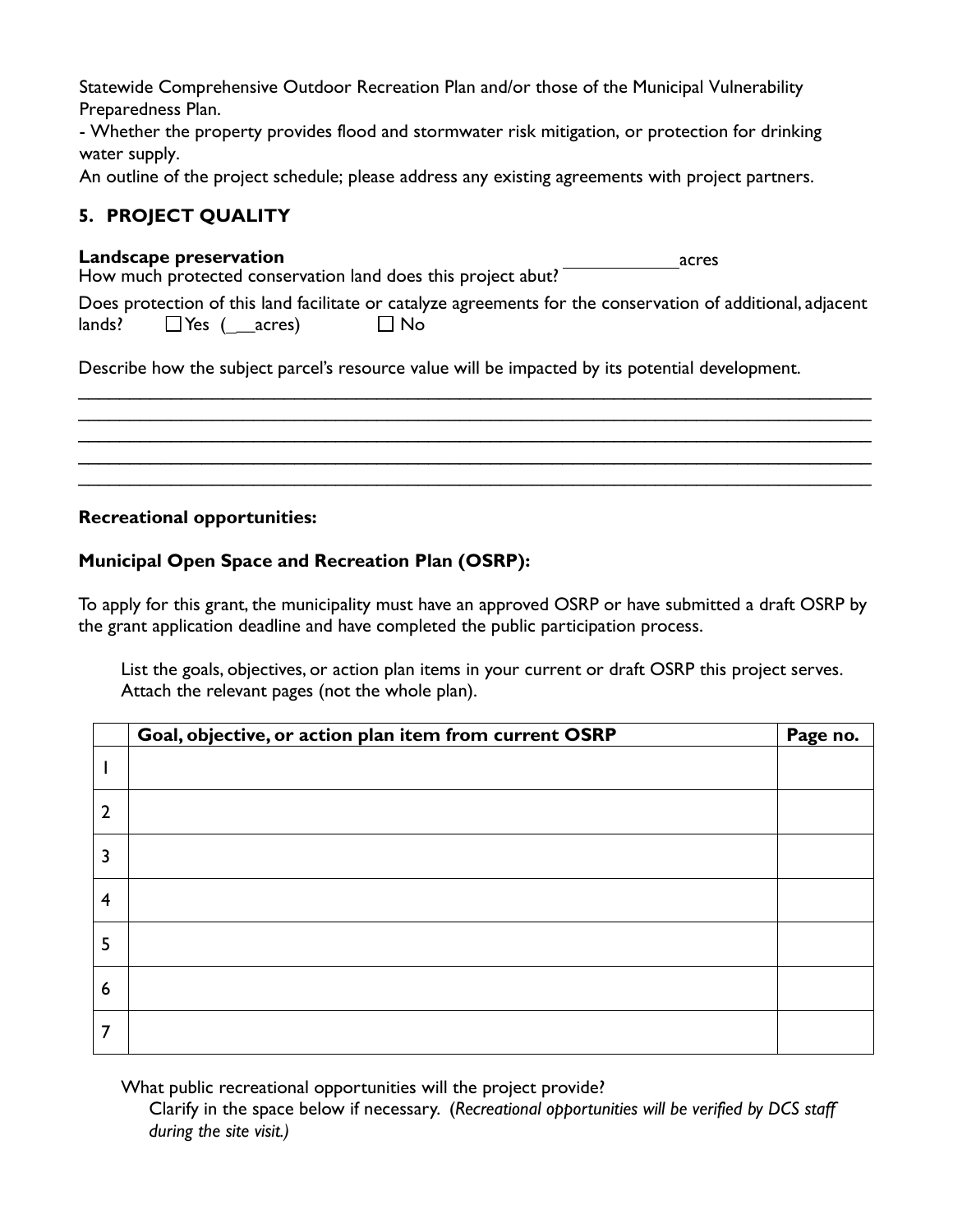|                       |                                               |               | $\Box$ Wilderness-based activities (e.g. camping, hunting)                                                                         |                                                                                                                                                                                            |                                                                                                                  |
|-----------------------|-----------------------------------------------|---------------|------------------------------------------------------------------------------------------------------------------------------------|--------------------------------------------------------------------------------------------------------------------------------------------------------------------------------------------|------------------------------------------------------------------------------------------------------------------|
|                       |                                               |               |                                                                                                                                    | $\Box$ Trail-based activities (e.g. hiking, Nordic skiing, biking, horseback riding)                                                                                                       |                                                                                                                  |
|                       |                                               |               | $\Box$ Water-based activities (e.g. canoeing, swimming, fishing, skating)<br>$\Box$ Historic, cultural, or environmental education |                                                                                                                                                                                            |                                                                                                                  |
|                       |                                               |               | $\Box$ Community gardening or other community agriculture                                                                          |                                                                                                                                                                                            |                                                                                                                  |
|                       |                                               |               |                                                                                                                                    |                                                                                                                                                                                            |                                                                                                                  |
|                       |                                               |               |                                                                                                                                    |                                                                                                                                                                                            |                                                                                                                  |
|                       |                                               |               |                                                                                                                                    |                                                                                                                                                                                            |                                                                                                                  |
|                       |                                               |               |                                                                                                                                    |                                                                                                                                                                                            |                                                                                                                  |
|                       |                                               |               |                                                                                                                                    |                                                                                                                                                                                            |                                                                                                                  |
|                       | <b>Biodiversity and resource protection:</b>  |               |                                                                                                                                    |                                                                                                                                                                                            |                                                                                                                  |
|                       |                                               |               |                                                                                                                                    | How much of the project area is designated 'Core Habitat' or Critical Natural Landscape' or abuts                                                                                          |                                                                                                                  |
|                       |                                               |               |                                                                                                                                    | MA Natural Heritage and Endangered Species Program BioMap2 designated areas:                                                                                                               |                                                                                                                  |
|                       |                                               | Core Habitat: |                                                                                                                                    |                                                                                                                                                                                            |                                                                                                                  |
|                       |                                               |               |                                                                                                                                    |                                                                                                                                                                                            |                                                                                                                  |
|                       |                                               |               |                                                                                                                                    | What is the project location's average climate resilience score as defined by The Nature<br>Conservancy's Resilient Land map - http://maps.tnc.org/resilientland/ ? Include documentation. |                                                                                                                  |
|                       |                                               |               |                                                                                                                                    |                                                                                                                                                                                            |                                                                                                                  |
| <b>Working lands:</b> |                                               |               |                                                                                                                                    |                                                                                                                                                                                            |                                                                                                                  |
|                       |                                               |               | Is the property currently managed for active forestry or agriculture? $\Box$ Yes                                                   |                                                                                                                                                                                            | $\Box$ No                                                                                                        |
|                       |                                               |               |                                                                                                                                    | Is active forest management or agriculture proposed for the property after the acquisition?                                                                                                | (Note: agriculture and forestry activities must be compatible with conservation and public use of the property.) |
|                       |                                               |               |                                                                                                                                    |                                                                                                                                                                                            |                                                                                                                  |
|                       | If yes, describe planned forestry or farming: |               |                                                                                                                                    | $\Box$ Yes                                                                                                                                                                                 | $\Box$ No                                                                                                        |
|                       |                                               |               |                                                                                                                                    |                                                                                                                                                                                            |                                                                                                                  |
|                       | <b>Water resources:</b>                       |               |                                                                                                                                    |                                                                                                                                                                                            |                                                                                                                  |
|                       |                                               |               |                                                                                                                                    |                                                                                                                                                                                            |                                                                                                                  |
| aquifer:              |                                               |               |                                                                                                                                    | existing public drinking water supply area (Zone I/II or A/B), OR over a medium- or high-yield                                                                                             | Portion of the property that is 0-300 ft from ocean, lake, pond, river, stream, wetland, OR within an            |
|                       | $\square$ None                                | $\Box$ 1-24%  | $\square$ 25-50%                                                                                                                   | $\square$ >51%                                                                                                                                                                             |                                                                                                                  |
|                       |                                               |               |                                                                                                                                    |                                                                                                                                                                                            |                                                                                                                  |
| <b>Bonus Points:</b>  |                                               |               |                                                                                                                                    |                                                                                                                                                                                            |                                                                                                                  |
|                       | <b>Community Compact</b>                      |               |                                                                                                                                    |                                                                                                                                                                                            |                                                                                                                  |
|                       |                                               |               | Has your community signed a Community Compact?                                                                                     |                                                                                                                                                                                            |                                                                                                                  |
|                       | $\Box$ Yes                                    | $\Box$ No     |                                                                                                                                    |                                                                                                                                                                                            |                                                                                                                  |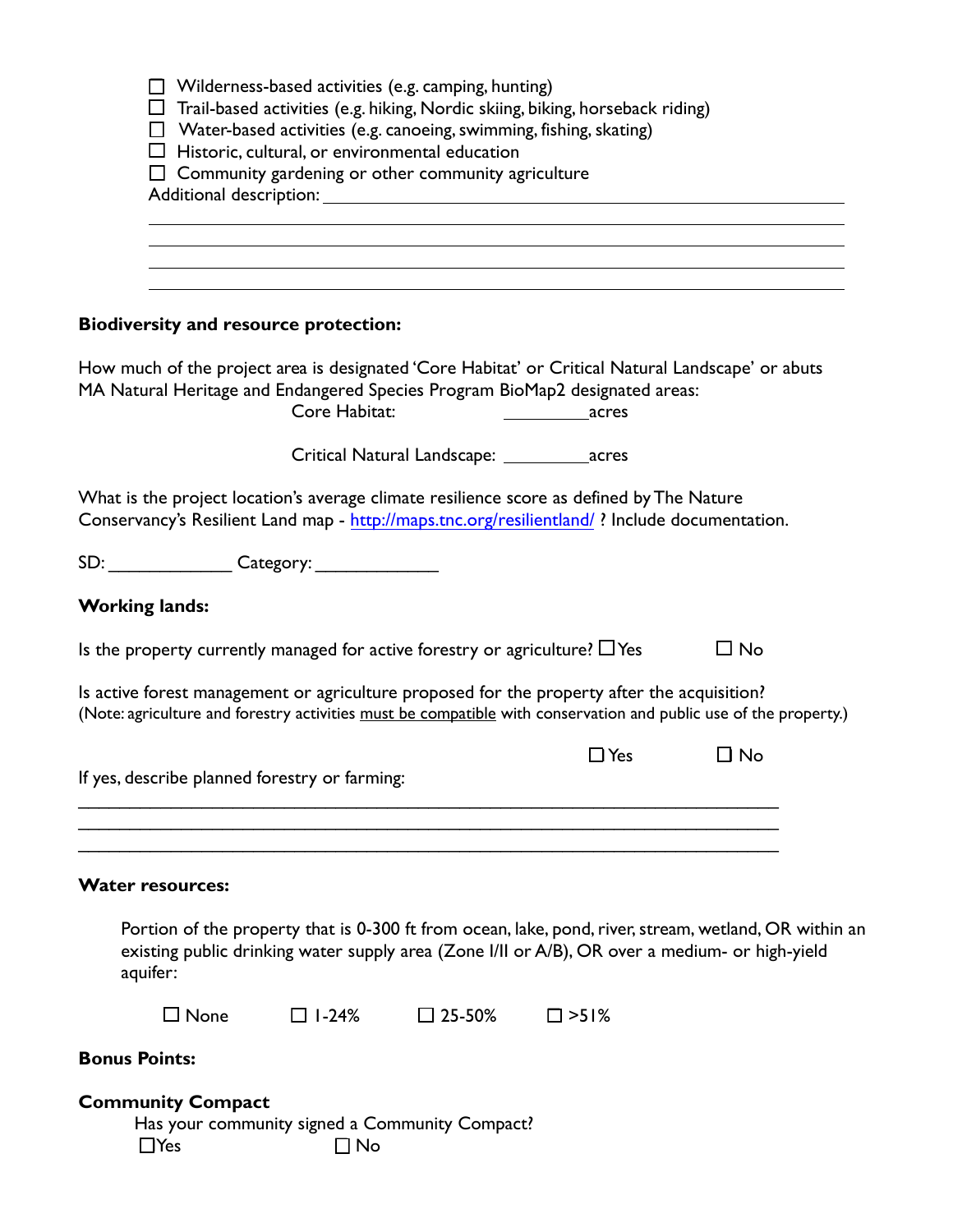If "yes", please list the Environmental Best Practices included in it.

# \_\_\_\_\_\_\_\_\_\_\_\_\_\_\_\_\_\_\_\_\_\_\_\_\_\_\_\_\_\_\_\_\_\_\_\_\_\_\_\_\_\_\_\_\_\_\_\_\_\_\_\_\_\_\_\_\_\_\_\_\_\_\_\_\_\_\_\_ **Municipal Vulnerability Program** Is your community an MVP Community?  $\Box$  Yes  $\Box$  No If "yes", please list the priority implementation project(s) relevant to land conservation, such as tree planting or land acquisitions in floodplains. **\_\_\_\_\_\_\_\_\_\_\_\_\_\_\_\_\_\_\_\_\_\_\_\_\_\_\_\_\_\_\_\_\_\_\_\_\_\_\_\_\_\_\_\_\_\_\_\_\_\_\_\_\_\_\_\_\_\_\_\_\_\_\_\_\_\_\_\_ \_\_\_\_\_\_\_\_\_\_\_\_\_\_\_\_\_\_\_\_\_\_\_\_\_\_\_\_\_\_\_\_\_\_\_\_\_\_\_\_\_\_\_\_\_\_\_\_\_\_\_\_\_\_\_\_\_\_\_\_\_\_\_\_\_\_\_\_ 6. MUNICIPAL AUTHORIZATION:**

\_\_\_\_\_\_\_\_\_\_\_\_\_\_\_\_\_\_\_\_\_\_\_\_\_\_\_\_\_\_\_\_\_\_\_\_\_\_\_\_\_\_\_\_\_\_\_\_\_\_\_\_\_\_\_\_\_\_\_\_\_\_\_\_\_\_\_\_ \_\_\_\_\_\_\_\_\_\_\_\_\_\_\_\_\_\_\_\_\_\_\_\_\_\_\_\_\_\_\_\_\_\_\_\_\_\_\_\_\_\_\_\_\_\_\_\_\_\_\_\_\_\_\_\_\_\_\_\_\_\_\_\_\_\_\_\_

Does this project have town meeting/city council approval?  $\Box$  Yes  $\Box$  No If not, what is the scheduled date for the vote?

Attach a certified copy of the Town Meeting or City Council vote, or draft language. Vote must conform to sample vote language criteria, available as Attachment D to this application.

If selected for LAND funding, the Applicant will be required to execute the following forms in order to complete a contract:

- LAND Grant Program Project Agreement
- Commonwealth Standard Contract
- Commonwealth Standard Terms & Conditions
- Contractor Authorized Signatory Listing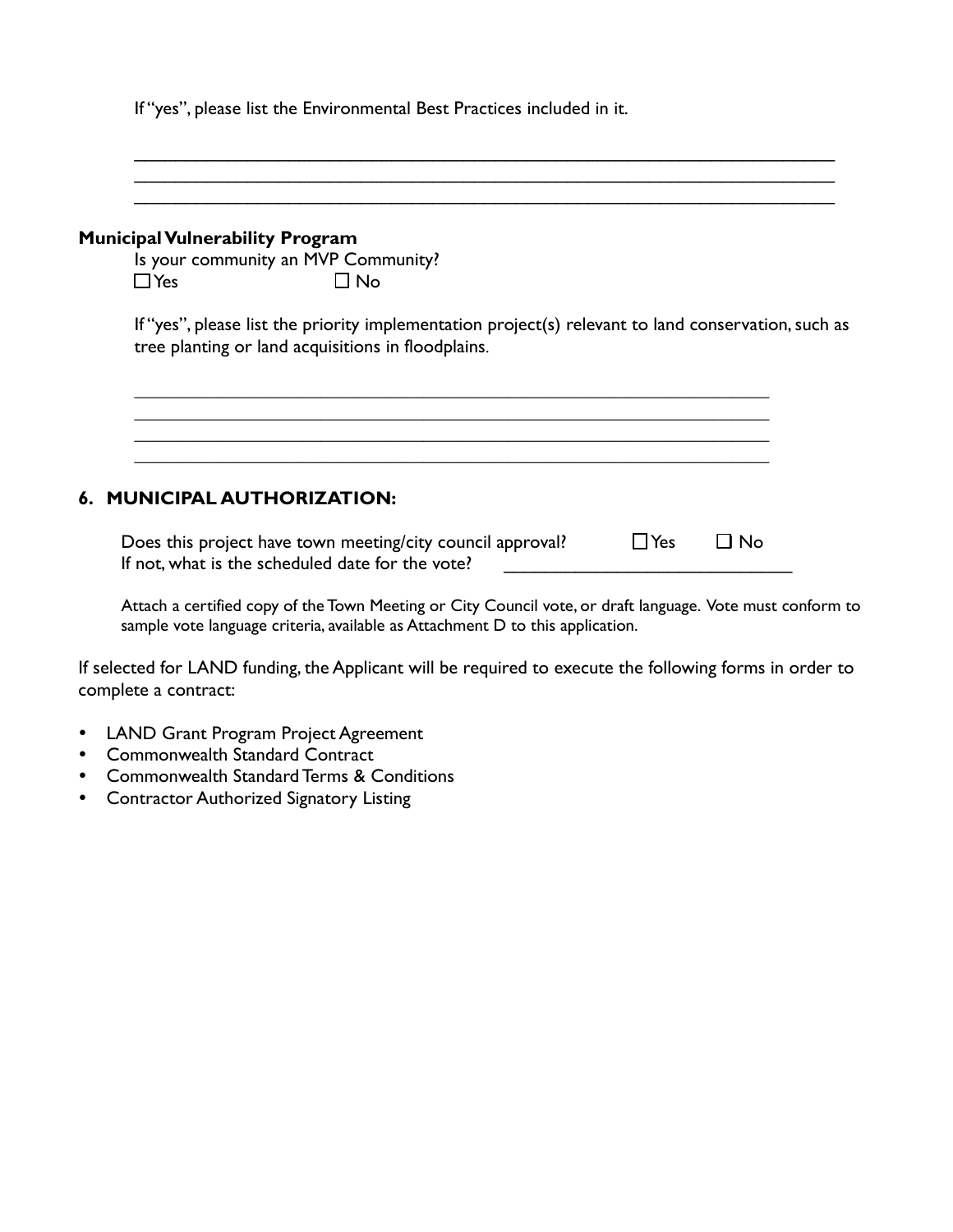# **7. Local Approvals**

# **Attach municipality's legal authority to apply for the grant, and the Chief Executive**

**Officer's legal authorization to execute contracts.** This is a resolution, motion or similar action that has been duly adopted or passed as an official act of the community's governing body that authorizes the filing of the application, including all understandings and assurances contained therein.

|  | <b>Chief Executive Officer</b> |  |
|--|--------------------------------|--|
|--|--------------------------------|--|

Type Official's Name

**\_\_** Date: \_\_\_\_\_\_\_\_\_\_

## **Conservation Commission members:**

| <b>Printed Name</b> |
|---------------------|
|                     |
| Chair               |
|                     |
|                     |
|                     |
|                     |
|                     |
|                     |
|                     |
|                     |
|                     |
|                     |
|                     |
|                     |
|                     |

## **APPLICATION ATTACHMENTS – use this as a checklist.**

- 1. Municipal CEO's Authorization of Project Manager
- 2. Project narrative
- 3. Map(s) showing protected resource values, proximity to other conservation lands
- 4. Letter from MA Natural Heritage and Endangered Species Program commenting on presence of rare species
- 5. Letter from MA Historical Commission commenting on historic resources
- 6. Appraisal report(s) *please send via email or file share platform*
- 7. Draft Conservation Restriction (if applicable)
- 8. Certified Town Meeting Vote (or draft language, if vote is pending)
- 9. Statement and supporting evidence of how Environmental Justice populations in your community were able to participate in the project selection. Please compile any flyers, mailings, etc.